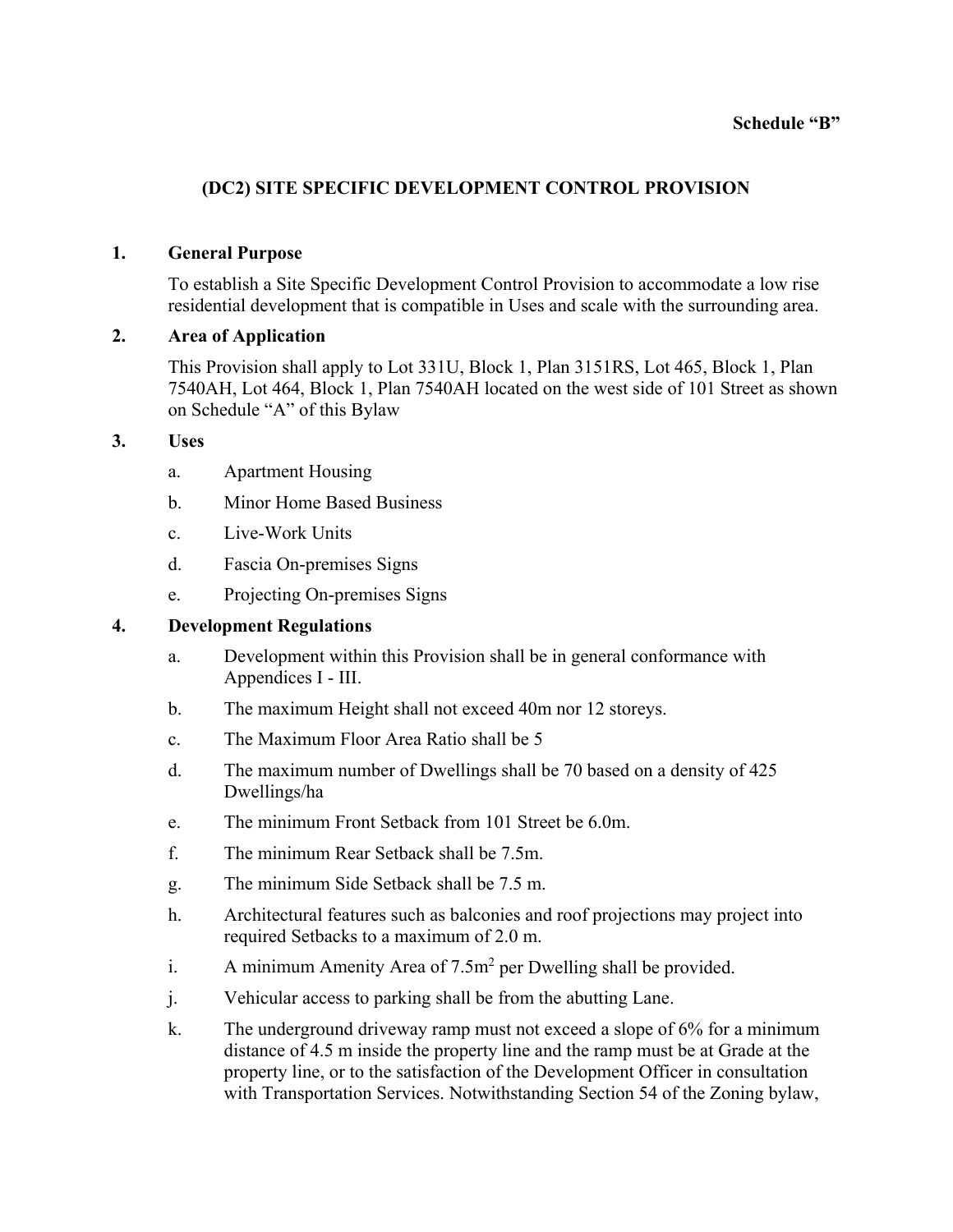- i. Any surface vehicular parking shall be located at the rear of the building;
- ii. Accessory vehicular parking shall be provided at the rates identified for Apartment Housing developments located within 100 m of a Transit Avenue as specified in Section 54.2, Schedule 1 of the Zoning Bylaw, as amended.;
- iii. Visitor parking shall be provided at 1 space per 7 Dwellings in accordance with Section 54 of the Zoning Bylaw;
- iv. Bicycle Parking Facilities shall be provided in accordance with Section 54.3, Schedule 2 of the Zoning Bylaw and shall be provided within a secure enclosed area either exterior or interior to the principle building that is easily accessible to cyclists via access ramps, or a route through the building which facilitates easy and efficient transportation of bicycles;
- v. Vehicular parking requirements for Live-Work Units shall be accommodated by the use of the residential visitor parking spaces; and
- vi. No Off-street Vehicular Loading Facilities shall be required.
- l. The proposed retaining walls bordering the underground driveway/parkade ramp, must not exceed a Height of 0.3 m for a distance of 3 m from the property line and no portion of the wall may encroach onto road right-of-way. Should the owner/applicant wish to increase this Height, adequate sight line data must be provided to ensure vehicles can exit safely.
- m. The above Grade portion of the parkade shall not exceed 0.3 m above the Grade of the land adjacent to the parkade.
- n. All exterior trash collection areas shall be located as shown on Appendix I, shall be accessed from the rear Lane and shall be screened in accordance with Section 55 of the Zoning Bylaw. Trash collection enclosures must be located entirely within private property and gates and/or doors of the garbage enclosure must not open or encroach into road right-of-way.
- o. In addition to the requirements of Section 55 of the Zoning Bylaw, the required Landscape Plan shall demonstrate:
	- i. the use of tree planting within the north Setback to provide privacy screening between north facing windows and balconies of the development and the abutting site to the north
	- ii. the use of vertical landscaping features (e.g. hedges, decorative fences, low walls, shrubs or other plant material) between surface parking areas and ground Storey Dwellings that look onto these areas;
	- iii. entry transitions including features such as steps, decorative fences, gates, hedges, low walls, and planting beds within the Setback from 109A Avenue NW;
	- iv. clear delineation of all Private Outdoor Amenity Areas and common Amenity Areas at Grade with vertical landscaping features (e.g. hedges, decorative fences, gates, low walls);